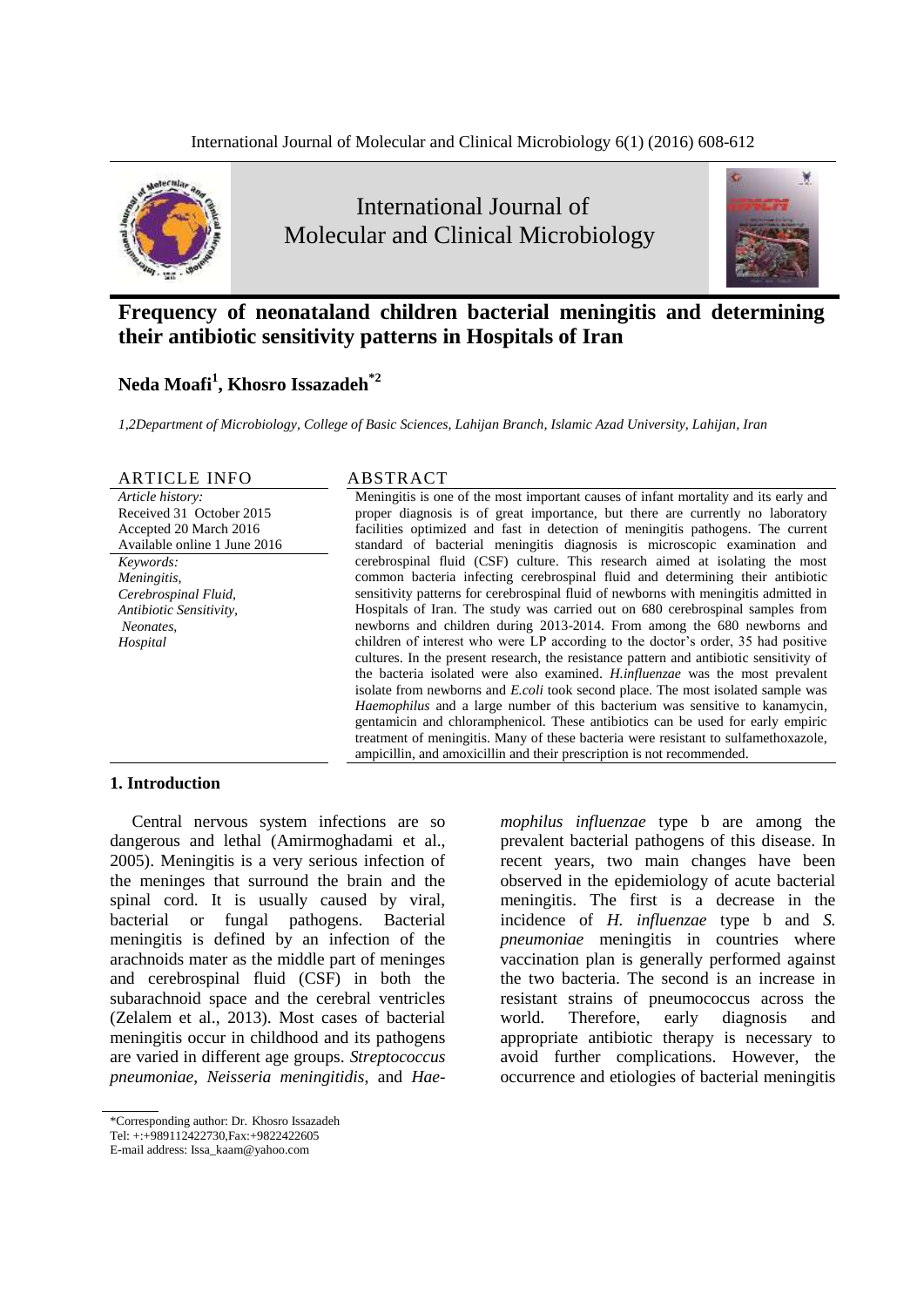vary in different geographic regions. Moreover, effectiveness of treatment is limited due to antibiotic resistant bacterial strains. The epidemiology of bacterial meningitis has not been well characterized in our country so far. Furthermore, to make decision regarding children's vaccination against causative bacteria in our country, it is required to know the outbreak of the bacterial meningitis in the area. On the other hand, to make proper decision concerning the treatment of bacterial meningitis, we need to recognize antibiotic resistance patterns of prevalent bacteria in the area. (Abdinia et al., 2014).

Bacterial meningitis has for a long time been treated with a combination of penicillin/ampicillin and chloramphenicol, and this combination is still the widely recommended first choice in most of Africa. However the increasing frequency of reports of bacterial resistance in‐vitro to these drugs has raised concern that this choice may no longer be appropriate despite advances in vaccine development and chemoprophylaxis, bacterial meningitis remains a common disease worldwide. The disease is more common in developing countries. (Birehanemeskel et al., 2015).The management of bacterial meningitis is still a priority of public health because of its rapid onset and high level of morbidity and mortality. Bacterial meningitis approximately causes more than one hundred thousand deaths per year worldwide. Meningitis continues to remain among the leading causes of childhood death, particularly in the developing countries. Nowadays in spite of the great improvement in modern antibiotics and healthcare services, the life-threatening problem of bacterial meningitis is not eliminated (Motamedifar et al. 2015). So the aim of this study was to retrospectively assess the bacterial etiologies of meningitis and their antimicrobial susceptibility pattern in Qods Hospital, Qazvin city, Iran.

# **2. Materials and Methods**

The study was carried out during a 20-month period from March 2013 to October 2014. In this regard, 680 samples of cerebrospinal fluid of infants and children in Qods hospital, Qazvin, Iran, that suspected of meningitis were collected. In this study, 500 μl samples containing anticoagulant heparin was distributed in three sterile test tubes in order to do macroscopic,

microscopic, biochemical, serological and microbial experiments. Cultivation and isolation of organisms were performed according to the methods outlined in the Bailey & Scott's Diagnostic Microbiology (Forbes 2002). The sediment of spinal fluid was prepared for providing the smear and cultures. Specimens were then cultured on appropriated culture media including Thayer-Martine agar, EosinMethylen Blue (EMB) agar and Blood agar (Merck, Germany). The cultures were incubated in  $37^{\circ}$ C for 24-48 hours and then the colonies were removed for further studying. Biochemical and antigenic properties of isolates were verified for identification purposes. In essential cases, specific antiserum against bacteria was used for precise identification of bacteria type (Koneman et al., 1997). For diagnosis of *Haemophilus influenzae*, Centrifuged sediment of the cerebrospinal fluid were cultured on a supplemented chocolate agar (blood agar base with 2% hemoglobin and 1% isovitalexcontaining X and V factors) plate. The suspected bacterial colonies were identified by typical Gram stain morphology, catalase, oxidase, Carbohydrate fermentation reactions, ONPG test. The *H.influenzae* isolates were serotyped by slide agglutination using Hibspecific antiserum (Denka-Seiken Co. Ltd, Tokyo, Japan). Susceptibility profiles were determined by following locally available<br>antibiotics using disk diffusion method disk diffusion method according to clinical and laboratory standards institute (CLSI) recommendation (Clinical and Laboratory Standards Institute 2011). Antimicrobial disks used for isolates included Amoxicillin, Ampicillin, Chloramphenicol, Sulfamethoxazole, Cephalexin, Ceftizoxime, Gentamicin and kanamycin.

The test was performed on Mueller-Hinton agar (Merck, Germany). Antimicrobial susceptibility of *H.influenzae* was determined by the disc-diffusion method using Mueller-Hinton agar II supplemented with 1%hemoglobin, X and V factors, and commercial antibiotic discs. Statistical analysis of the infectious agents and antimicrobial susceptibility frequency were performed using SPSS software version 19. The results were presented as descriptive statistics in terms of relative frequency.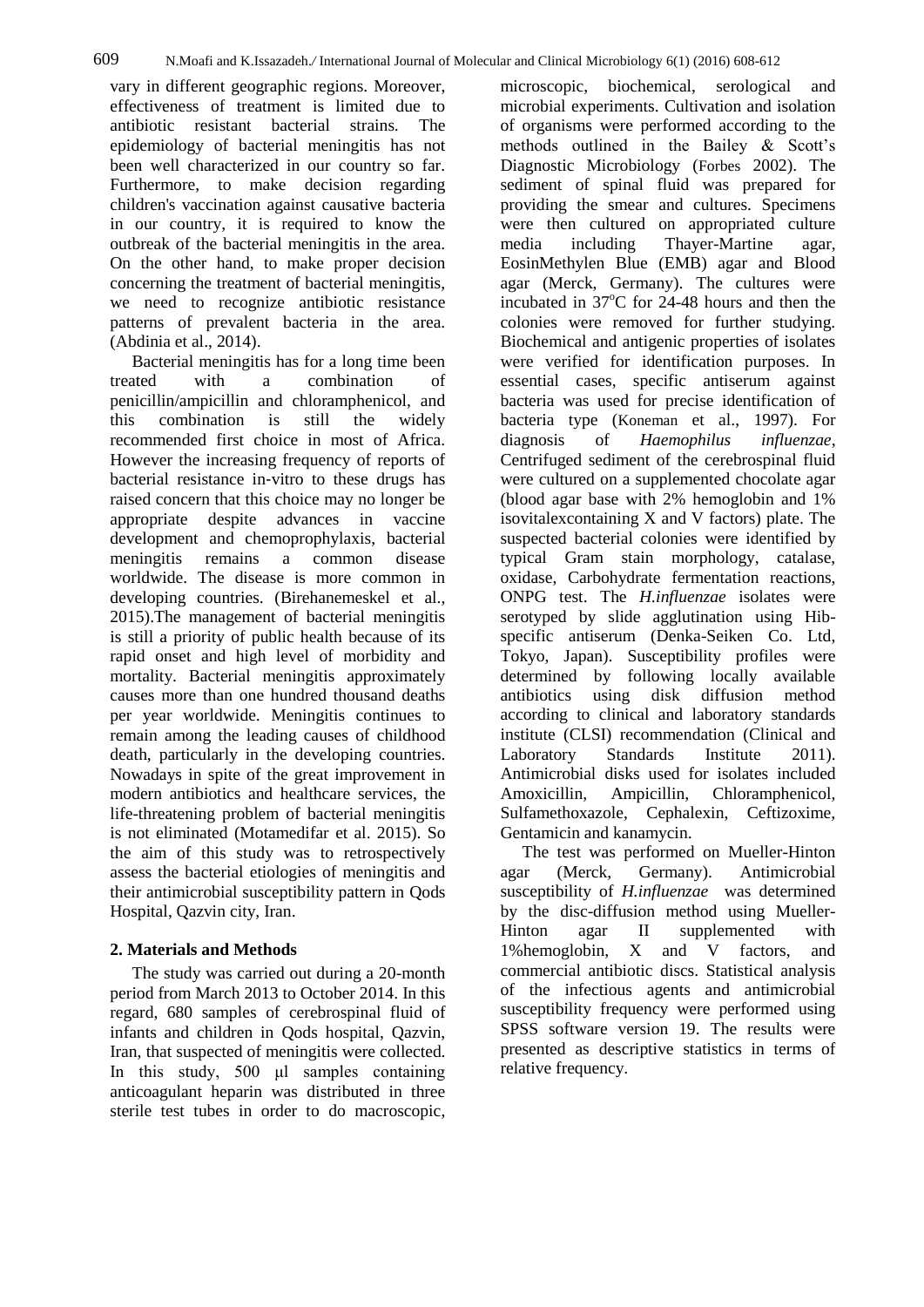#### **3. Results**

Out of 680 children less than 10 years suspected to meningitis, only 35 children (5.1%) had positive bacterial culture that 42.9% of isolates were Gram-positive cocci and 57.1% were also Gram-negative bacilli. The most common isolates of Gram-positive cocci were as follow: *Streptococcus pneumoniae* (17.10%), *Enterococcus faecalis* (14.30%), *Streptococcus agalactiae* (11.40%) and *Enterococcus faecalis*  (14.30%). The most common isolates of Gramnegative bacilli were: *Haemophilus influenzae* (22.90%), *E.coli* (20.0%), *Kelebsiella pneumoniae* (8.60%) *and* unknown isolates (5.70%). Frequency of Neonatal and children bacterial meningitis are shown in table 1. The most common clinical manifestations of meningitis in children under 10 years of age with bacterial meningitis were Fever  $(100.0\%)$ , Leukocytosis (84.5%), and nausea and vomiting (77.2%), sleepiness (76.4%) and headache (66.5%). Of 35 patients with bacterial meningitis, 23 cases (65.7%) were males and 12 cases (34.3%) were females. The frequencies of age groups of patients with bacterial meningitis are shown intable 2, the most frequent patients were belonged to the 0-2 years old (28.7%) and the least frequent patients were belonged to the 8-10 years old (11.4%). Our results showed that the most frequent bacterial meningitis (38.7%) was occurred during fall and then winter with frequency of 29.6%, and summer 12.8%. Antibiotic resistance patterns of isolated bacteria from patients with bacterial meningitis are shown in table 3.

In the present research, sensitivity and resistance patterns of the isolated bacteria to different antibiotics were also studied (Table 3). Maximum resistance of *H.influenzae* was to the antibiotics sulfamethoxazole, ampicillin, andamoxicillin, that is, 50% to each. Moreover, resistance of this bacterium to the antibiotics ceftizoxime and cephalexin was 25% for each and its minimum resistance was to the antibiotics kanamycin, gentamicin and chloramphenicol (12.5% each). Additionally, the highest resistance of *E.coli* was to ceftizoxime, i.e. 52.14%, and its lowest resistance was to gentamicin with the amount of 14.28%. *S.agalatia* was also studied in terms of antibiotic resistance so that its highest and lowest

resistance was to chloramphenicol and kanamycin, that is, 75% and 0%, respectively. Also, maximum and minimum resistance of *S.pneumoniae* was to amoxicillin (50%) and ceftizoxime (0%), respectively. *E.faecalis* was also investigated in terms of antibiotic sensitivity and resistance patterns so that its highest resistance was to the antibiotics gentamicin and ceftizoxime (80% each) and lowest resistance was to the antibiotics chloramphenicol and amoxicillin (40% each). *K.pneumoniae* was another isolated bacterium studied for antibiotic sensitivity and resistance patterns and findings showed that its maximum resistance was to the antibiotic ceftizoxime, i.e. 100%, and minimum resistance was to kanamycin, i.e. 0%. Asmentioned, white blood cells, red blood cells, and resulting spinal fluid glucose and protein were measured in this study. Results showed that average WBC in people with bacterial infections was  $304.5 \text{ mm}^3$  and average RBC was  $126.42 \text{ mm}^3$ , and glucose and protein averages were 29.57 mg/dl and 180.18 mg/dl, respectively.

**Table 1**. Frequency of Neonatal and children bacterial meningitis in Hospitals of Iran during 2013- 2014

| Microorganism      | Number         | Percentage |
|--------------------|----------------|------------|
| H.influenzae       | 8              | 22.90      |
| E.coli             | 7              | 20.0       |
| S.agalactia        | 4              | 11.40      |
| S.pneumoniae       | 6              | 17.10      |
| E. faecalis        | 5              | 14.30      |
| K. pneumoniae      | 3              | 8.60       |
| Unknown (Gram      | $\mathfrak{D}$ | 5.70       |
| -negative bacilli) |                |            |
| Total              | 35             | 100.0      |

**Table 2.** The frequencies of the age groups of patients with bacterial meningitis

| Age groups<br>(Years) | Frequency | Percentage |
|-----------------------|-----------|------------|
| $0 - 2$               | 10        | 28.70      |
| $2 - 4$               | 8         | 22.80      |
| $4 - 6$               |           | 20.0       |
| $6 - 8$               | 6         | 17.10      |
| $8 - 10$              |           | 11.40      |
| Total                 | 35        | 100.00     |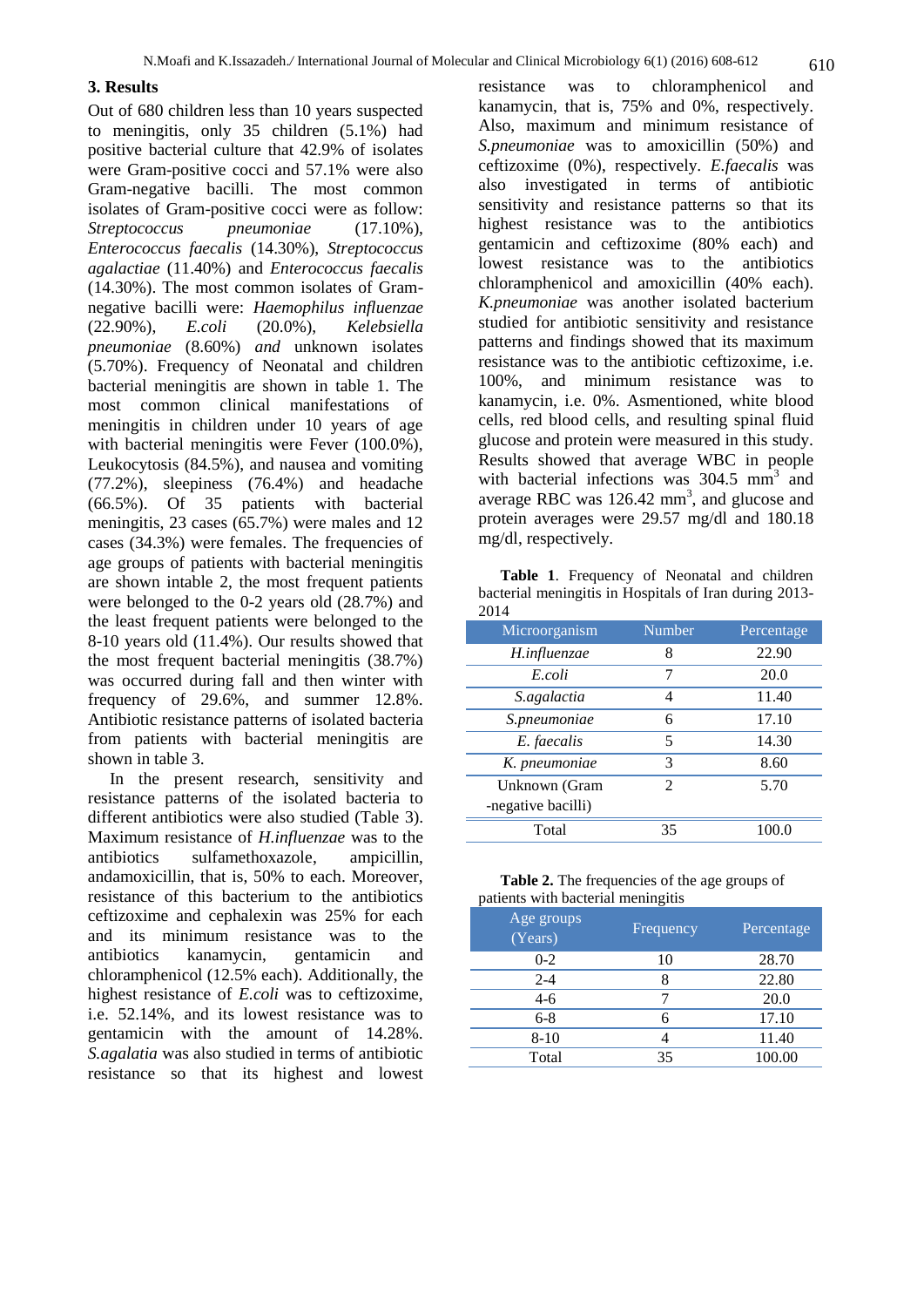| <b>Antibiotic</b> |          |          |          |          |           |          |            |            |
|-------------------|----------|----------|----------|----------|-----------|----------|------------|------------|
|                   | AM       | CH       | CF       | CT       | <b>GM</b> | KA       | <b>SXT</b> | <b>AMX</b> |
| <b>Isolate</b>    |          |          |          |          |           |          |            |            |
| H.influenzae      | 4(50)    | 1(12.5)  | 2(25)    | 2(25)    | (12.5)    | 1(12.5)  | 4(50)      | 4(50)      |
| E.coli            | 2(55.40) | 3(42.85) | 4(57.14) | 5(52.14) | (14.28)   | 2(28.58) | 4(57.14)   | 2(28.58)   |
| S.agalactia       | 2(50)    | 3(75)    | (25)     | 2(50)    | 2(50)     | 0(0)     | 2(50)      | 1(25)      |
| S.pneumoniae      | 2(36.33) | 2(33.33) | 2(33.33) | 0(0)     | 5(83.33)  | (16.62)  | 2(36.67)   | 3(50)      |
| E.faecalis        | 3(60)    | 2(40)    | 3(60)    | 4(80)    | 4(80)     | 3(60)    | 3(60)      | 2(40)      |
| K.pneumoniae      | 1(33.33) | 1(33.33) | 2(66.66) | 3(100)   | 2(66.66)  | 0(0)     | 2(66.67)   | 2(66.67)   |
| Unknown           | (50)     | 2(100)   | 2(100)   | 1(50)    | 1(50)     | 2(100)   | 2(100)     | 0(0)       |

**Table 3.**Antibiotic sensitivity patterns of bacteria isolated from Hospitals of Iran during 2013 and 2014

AMX=Amoxicillin, AM=Ampicillin, CH=Chloramphenicol, SXT= Sulfamethoxazole, CF=Cephalexin, CT= Ceftizoxime, GM= Gentamicin, KA= kanamycin

## **4. Discussion**

Bacterial meningitis is still a major problem in children and infants. In recent decades, significant advances have been made in quick diagnosis of the disease, such as serological methods and antigens searching. Etiologic factors of bacterial meningitis are relatively diverse and most researchers introduced *Haemophilus influenzae*, *Neisseria meningitidis*, and *Streptococcus pneumoniae* as main causes of bacterial meningitis, especially in children 27. Given the studies done, these factors can vary due to time, geographical location, and patient's age 31. According to studies on children infected with meningitis by Sirus Bakht and Reza Khaniha (Sirusbakht and Khaniha, 2007) during 2001-2006 in Shohadaye Tajrish and Imam Hossein hospitals in the city of Tehran, 20 patients had pneumococcal meningitis with positive cerebrospinal fluid culture. The average age of children with pneumococcal meningitis was 30months. In this study, resistance to penicillin was 35% in pneumococcal infections 25% of which is the relative resistance and 10% had complete resistance. We found the resistance to chloramphenicol in 10% of pneumococcal infections as well as resistance to penicillin and chloramphenicol in 5% of the patients. Pneumococcal resistance to secondgeneration cephalosporins was observedin15% of cases and it was of relative type. Resistance to vancomycin was not seen in any cases. Resistance to rifampin was seen in 5% of pneumococcal infection. However, the highest resistance of *H. influenzae* was to sulfamethoxazole, ampicillin, andamoxicillin (50%) and its resistance to the antibiotics kanamycin, gentamicin and chloramphenicol was 12.5% each. Also, maximum and minimum

resistance of *S.pneumoniae* was to amoxicillin (50%) and ceftizoxime (0%), respectively*. E.faecalis* had its highest resistance to the antibiotics gentamicin and ceftizoxime (80% each) and its lowest resistance was to the antibiotics chloramphenicol and amoxicillin (40% each). Furthermore, the highest resistance of *E.coli* was to ceftizoxime, i.e. 52.14%, and its lowest resistance was to gentamicin with the amount of 14.28%. In the study of Rasul Yosemite al.(Yusefi Mashuf et al., 1998) during two years from May 1998 to April 2000 on children below 10 years old being hospitalized with the diagnosis of meningitis in Ghaem children hospital and Sina infectious hospital in Hamedan city, 582 children suspected of meningitis were studied in terms of cerebrospinal fluid culture and antibiogram test. Results showed that from the total of 582 children below the age of 10 and suspected of meningitis, only 46 children (7.9%) has positive bacterial culture from which 26 Gram-positive bacteria (58.9%) and 20 Gram-negative bacteria (41.1%) were isolated. The most prevalent isolated Gram-positive bacteria included: 11 *Streptococcus pneumoniae* (23.9%), 6 *Staphylococcus aureus* (13.1%), and alpha hemolytic *Streptococcus* and *Staphylococcus epidermidis*each4 cases (8.7%). Also, the most prevalent isolated Gram-positive bacteria included: 5 *Escherichia coli* (10.9%), 3 *Neisseria meningitidis* and 3 *Pseudomonas aeruginosa* (6.5%), and 2 *Haemophilus influenza* (4.4%). Additionally, 2 Gram-negative bacteria (4.4%) were isolated but not known. Age distribution of the children below the age of 10 infected with bacterial meningitis (28.3%) was in children in the age group of 2 and less. Also, the lowest percentage of bacterial infection (31.1%) was in 8- to 10-year-old children. They